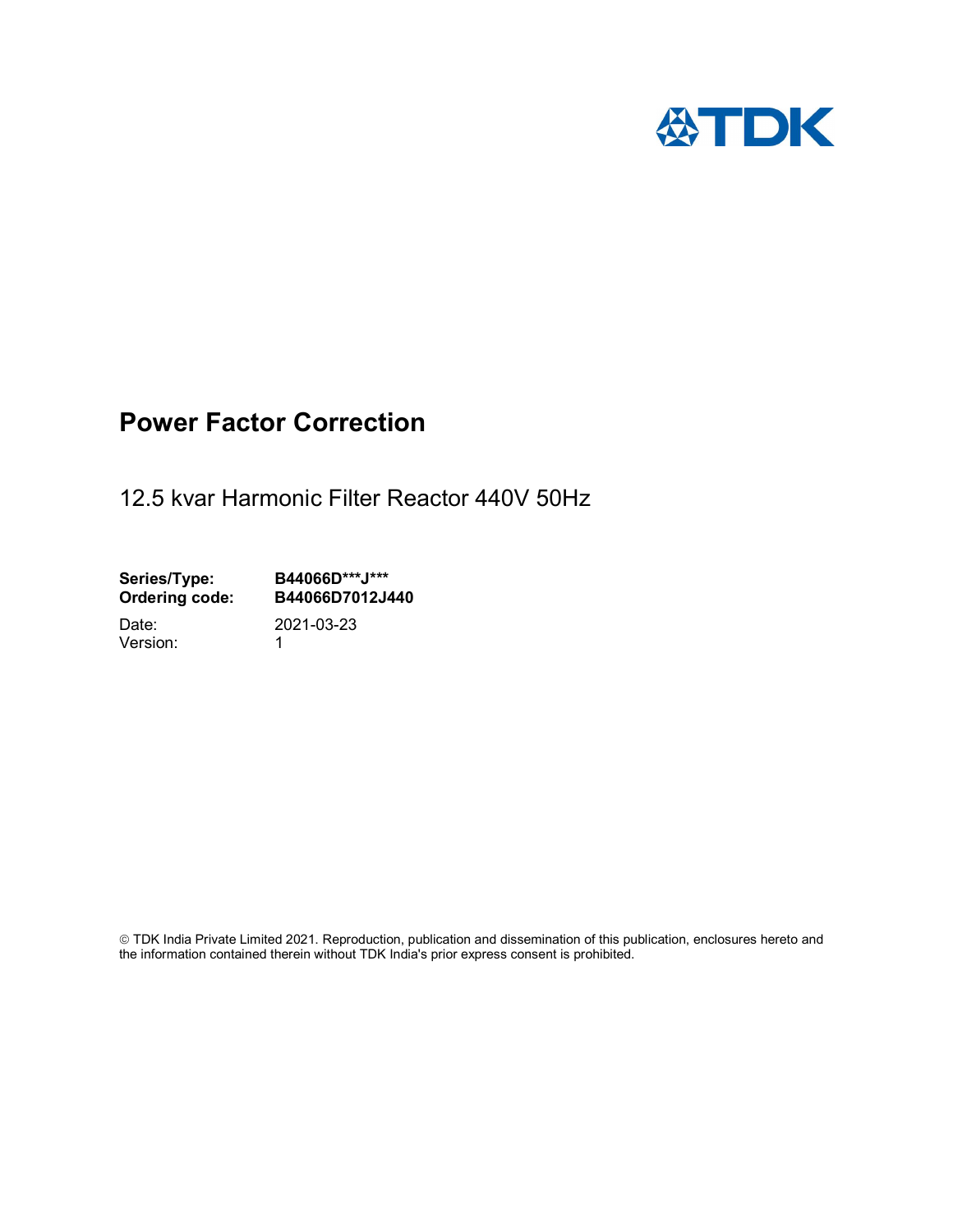# ITDK

### Power Factor Correction **B44066D7012J440**

### 12.5 kvar Harmonic Filter Reactor 440V 50Hz B44066D\*\*\*J\*\*\*

### **Characteristics**

- $\blacksquare$  Highest linearity
- Temperature control via micro switch in inner coil
- $\blacksquare$  Highest life time by high quality materials
- **Low losses**
- $\blacksquare$  High overloading capability
- Safety device, temperature micro switch
- Copper winding
- **Low noise**



<sup>1)</sup> Voltage rise up to 106% of rated voltage is considered in current  $I_{\text{eff}}$ .

<sup>2)</sup>  $I_{eff} = \sqrt{(I_1^2 + I_3^2 + ... I_x^2)}$ 

<sup>3)</sup>  $11 = 1.06$   $\cdot$   $I_R$  ( $I_R$  = Capacitor current 50Hz)

<sup>4)</sup> Linear current =  $1.73$   $\cdot$  I<sub>R</sub> (I<sub>R</sub> = Capacitor current 50Hz)

### **Connection**

| Line                | 1U1-1V1-1W1 |
|---------------------|-------------|
| Capacitors          | 1U2-1V2-1W2 |
| Temperature control | י -<br>ے- ا |

### Reference standard IEC60076-6

CAP FILM ES PFC PM 2021-03-23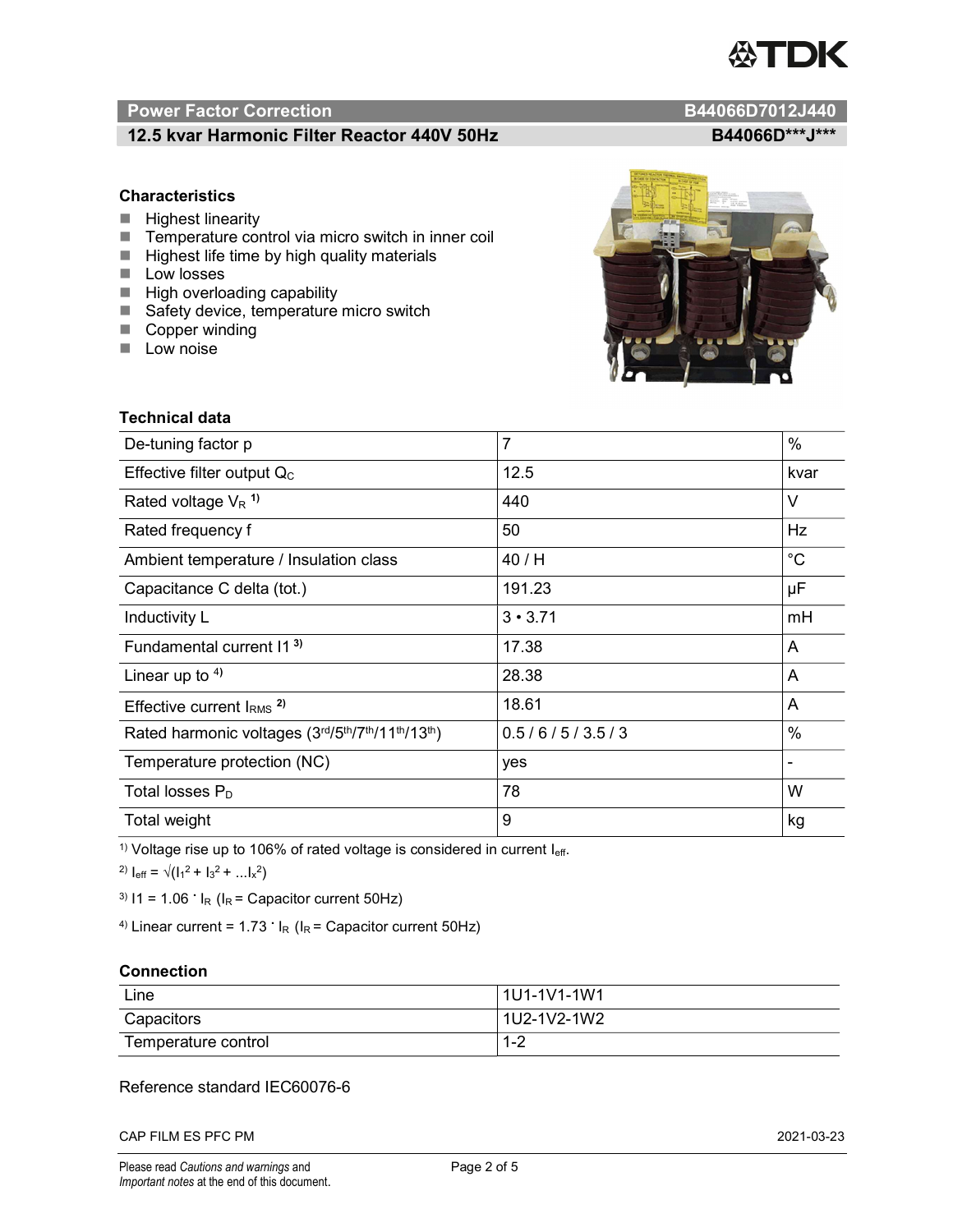

### Power Factor Correction and B44066D7012J440

### 12.5 kvar Harmonic Filter Reactor 440V 50Hz B44066D\*\*\*J\*\*\*

### Dimensional drawings



### **Dimensions**

| L/mm  | 175          | b/mm  | 98   |
|-------|--------------|-------|------|
| H/mm  | 160          | e/mm  | 75±5 |
| W/mm  | $125 + 5$    | d1/mm | 10.8 |
| 11/mm | 150          | d2/mm | 15.5 |
| 12/mm | 150          | A     | 125  |
| n1/mm | 100          | B     | 78   |
| n2/mm | $82.5 \pm 3$ | Ø     | 6.5  |

### Cautions and warnings

- Do not install the reactor in case of any visible damages.
- $\blacksquare$  Installation must be done by skilled personnel only.
- Do not use or store harmonic filter reactors in corrosive atmosphere, especially where chloride gas, sulphide gas, acid, alkali, salt or similar substances are present.
- $\Box$  Do not touch the device during operation: all electrically active parts of this equipment such as windings, electronic components, leads, fuses and terminals carry a dangerous voltage which can lead to burns or electric shock.
- Covers which protect these electrically active parts from being touched must not be opened or removed during operation.
- Before any assembly or maintenance work is started, all installations and equipment must be disconnected from the power source.
- Noncompliance with these instructions may lead to death, serious injury or major damage to equipment.

### FAILURE TO FOLLOW CAUTIONS MAY RESULT, WORST CASE, IN PREMATURE FAILURES OR PHYSICAL INJURY.

### CAP FILM ES PFC PM 2021-03-23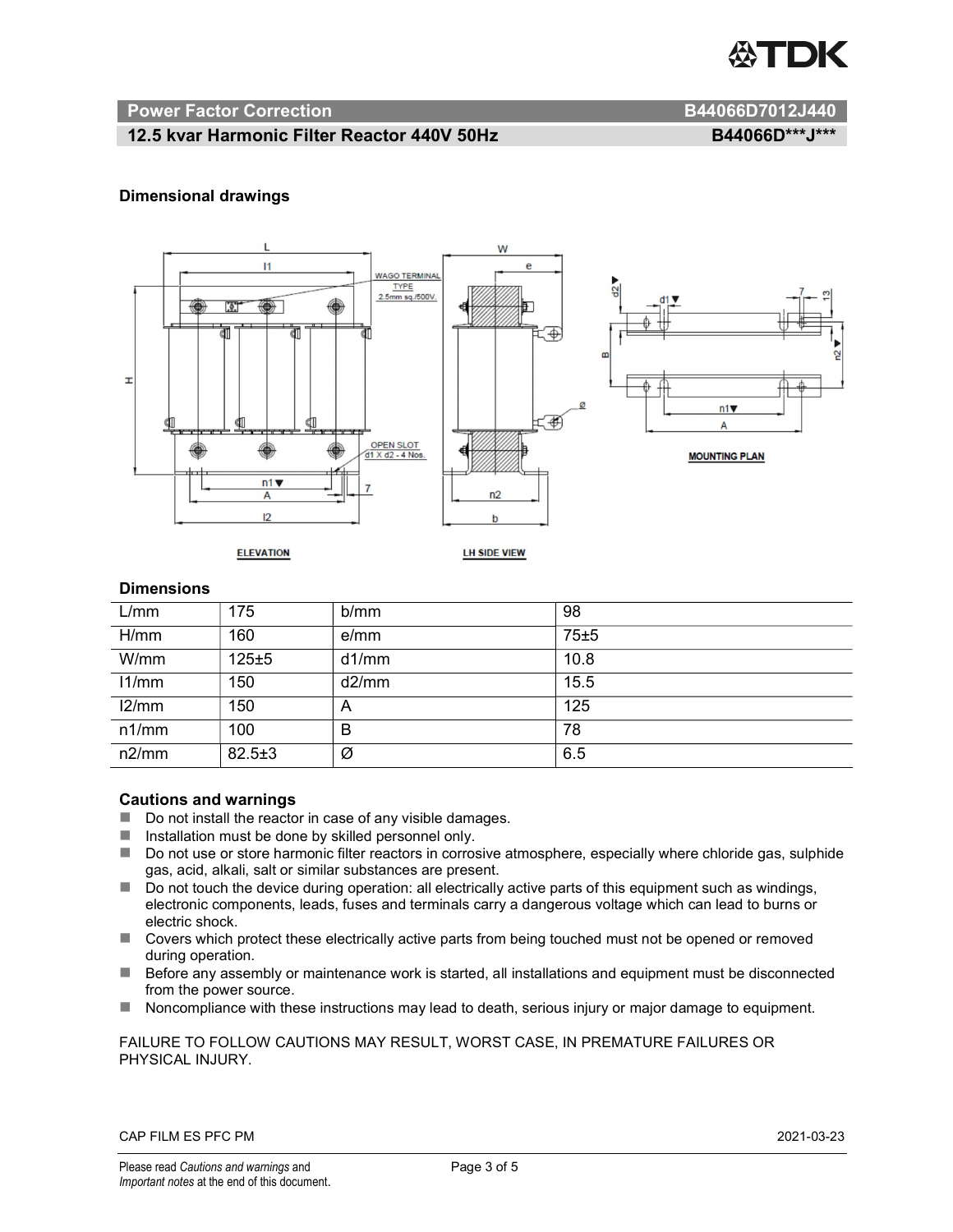

### Power Factor Correction **B44066D7012J440**

### 12.5 kvar Harmonic Filter Reactor 440V 50Hz B44066D\*\*\*J\*\*\*

The following applies to all products named in this publication:

- 1. Some parts of this publication contain statements about the suitability of our products for certain areas of application. These statements are based on our knowledge of typical requirements that are often placed on our products in the areas of application concerned. We nevertheless expressly point out that such statements cannot be regarded as binding statements about the suitability of our products for a particular customer application. As a rule we are either unfamiliar with individual customer applications or less familiar with them than the customers themselves. For these reasons, it is always ultimately incumbent on the customer to check and decide whether a product with the properties described in the product specification is suitable for use in a particular customer application.
- 2. We also point out that in individual cases, a malfunction of electronic components or failure before the end of their usual service life cannot be completely ruled out in the current state of the art, even if they are operated as specified. In customer applications requiring a very high level of operational safety and especially in customer applications in which the malfunction or failure of an electronic component could endanger human life or health (e.g. in accident prevention or life-saving systems), it must therefore be ensured by means of suitable design of the customer application or other action taken by the customer (e.g. installation of protective circuitry or redundancy) that no injury or damage is sustained by third parties in the event of malfunction or failure of an electronic component.
- 3. The warnings, cautions and product-specific notes must be observed.
- 4. In order to satisfy certain technical requirements, some of the products described in this publication may contain substances subject to restrictions in certain jurisdictions (e.g. because they are classed as hazardous). Useful information on this will be found in our Material Data Sheets on the Internet (www.tdk-electronics.tdk.com/material). Should you have any more detailed questions, please contact our sales offices.
- 5. We constantly strive to improve our products. Consequently, the products described in this publication may change from time to time. The same is true of the corresponding product specifications. Please check therefore to what extent product descriptions and specifications contained in this publication are still applicable before or when you place an order.

We also reserve the right to discontinue production and delivery of products. Consequently, we cannot guarantee that all products named in this publication will always be available. The aforementioned does not apply in the case of individual agreements deviating from the foregoing for customer-specific products.

- 6. Unless otherwise agreed in individual contracts, all orders are subject to our General Terms and Conditions of Supply.
- 7. Our manufacturing sites serving the automotive business apply the IATF 16949 standard. The IATF certifications confirm our compliance with requirements regarding the quality management system in the automotive industry. Referring to customer requirements and customer specific requirements ("CSR") TDK always has and will continue to have the policy of respecting individual agreements. Even if IATF 16949 may appear to support the acceptance of unilateral requirements, we hereby like to emphasize that only requirements mutually agreed upon can and will be implemented in our Quality Management System. For clarification purposes we like to point out that obligations from IATF 16949 shall only become legally binding if individually agreed upon.